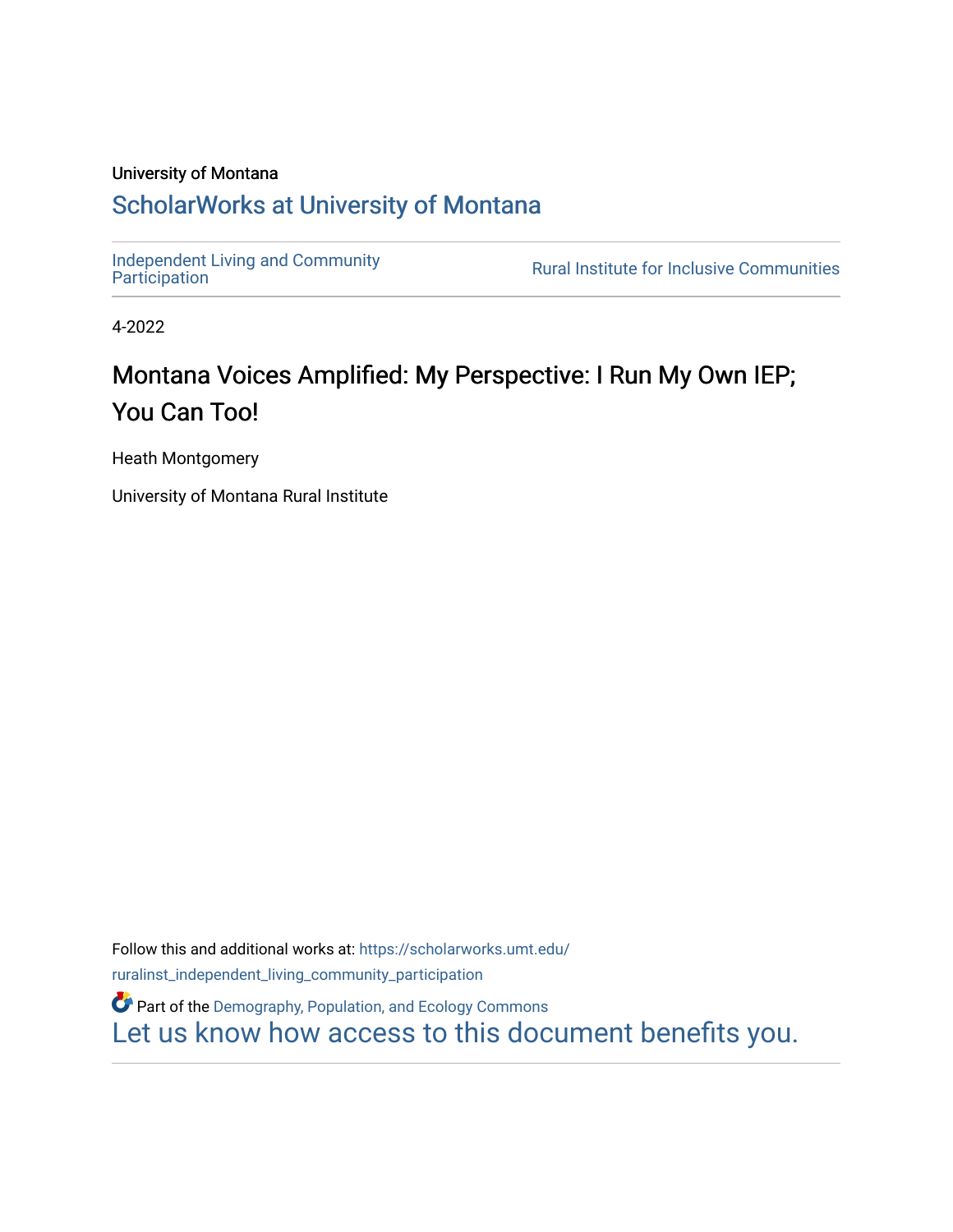



April 2022

# My Perspective: I RUN MY OWN IEP; YOU CAN TOO!

By Heath Montgomery

MATH

**ENGLISH** 

Heath Montgomery is a 7th grader in Missoula, Montana, and has been active in local and national disability advocacy since 2017. He is currently focused on the SSI Restoration Act which would eliminate the marriage penalty for people with disabilities. Please contact him at bigskyheath@gmail.com for more information.

## Montanal Agitate, Advocate, **Voices A**

 $\frac{1}{7}mc^2$ 

The Montana Voices Amplified project offers people of all ages and abilities a stage to speak for themselves. The series is hosted by the **Montana Family** to Family Health Information Center (MT F2F), a program of the Rural Institute for Inclusive Communities (RIIC) at the University of Montana.



An accessible digital version of this flyer is available. Open by scanning the QR code with your smart phone, or visit the website at:

 $\overline{\mathbf{X}}$ 

 $\mathsf{X}$ 

scholarworks.umt.edu/ruralinst\_independent\_living\_community\_participation/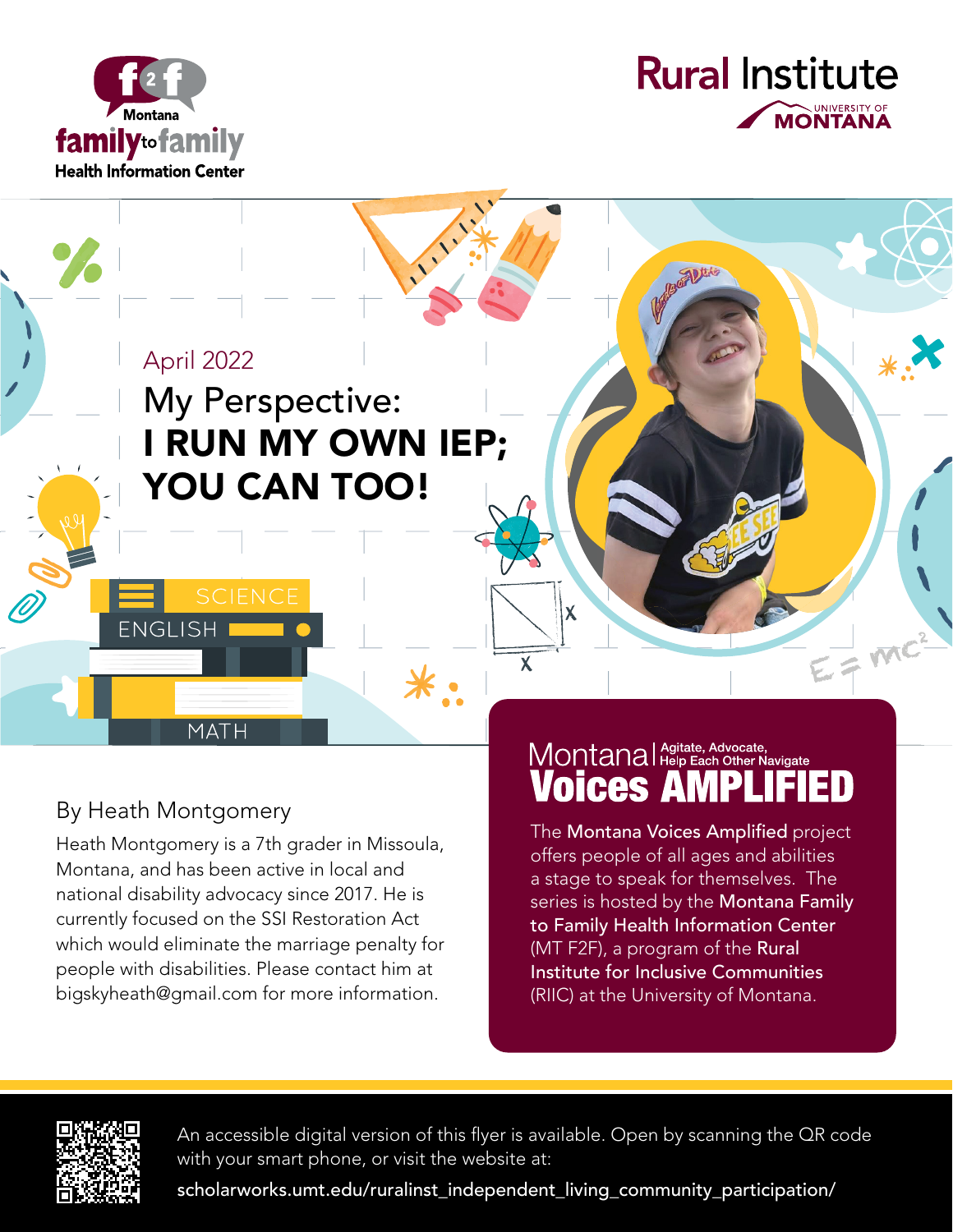The IEP. The once-a-year event that… does what exactly? The Individual Education Plan (IEP)\* might sound boring and bureaucratic, but it is an important document that lays out your needs and what supports your school is legally required to provide. It is also a time to have a good conversation with your team, build rapport, express appreciation, brainstorm ideas, and more. This conversation you get to have with your teachers, school therapists, and parents is priceless and may be just as important as what ends up in the actual document if it builds respect for you as a self-advocate.

I know you're probably thinking, "Why is this kid talking about the dumbest, most boring thing in the world?" Because IEPs are the one time of the year your whole school team gets together because of YOU. And you can run the show if you plan ahead. This disabled adolescent is going to teach you how!

First, let the resource professional in charge of your grade know that you want to run the IEP meeting yourself. I used the classic disability rights motto, "Nothing about me without me," to explain why running my own IEP was important to me.

Before your IEP meeting, it's useful to jot down everything you want to say in an informal document and send it to your team so they know what you expect to discuss. Here is a handy template:

|        | What is going well for me                                                    |
|--------|------------------------------------------------------------------------------|
| e.     | My strengths (If you're too humble, like me, have a family member or friend  |
| Г      | help fill this section out)                                                  |
| e<br>M | What I would like to see improve/change                                      |
| P)     | What I would like more support with                                          |
| i.     | My long-term goals and what I need from the school to achieve those goals    |
|        | My short-term goals until my next IEP and what I need from school to achieve |
|        | those goals                                                                  |

Students attending public school who receive special education and/or related services have a document called an Individualized Education Program (or Plan) (IEP). These documents should be written collaboratively with student and family input, as well as the input of teachers and others on the education team (therapists, para-educators, school administrators, etc.). The IEP is a personalized document addressing a student's unique challenges and strengths.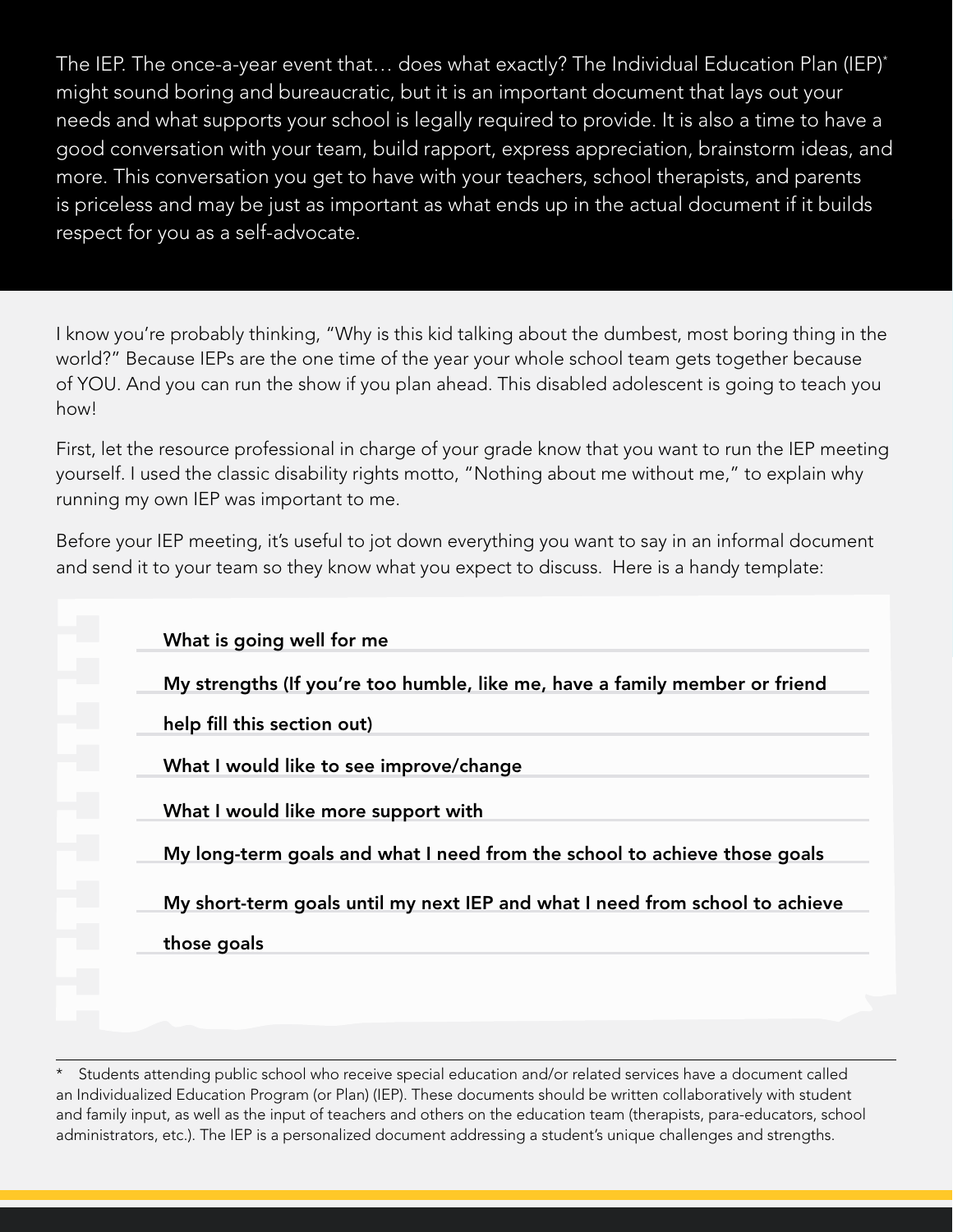If you have a beef with a member of your team, try to talk with them about it prior to the IEP. If it comes out at the IEP instead, they might be resentful or hurt and you'll likely have to see them for years to come. Awkward! Trust me: you don't want to burn any bridges. At least, not yet. If the team member is really bugging you, you can call them up or talk to them at school to communicate your frustration. Remember, this whole thing is about YOU and how you want to be treated so you can thrive.

The day before the IEP, practice what you want to say, possibly in the mirror or in front of friends or family.

Pick out an outfit that represents who you are and will inspire the team to respect you. Take a bath and comb your hair.

When you arrive at the IEP meeting, take a seat near the front of the room. I had my resource professional project my IEP document on a large screen, which we had worked on together over previous weeks. If your voice is soft, use a microphone. If you have stage fright or a speech impediment, you could ask a friend or family member to help translate what you wish to say.

Be sure to watch the time. Don't get sidetracked on a time-consuming rant. Although, who am I to say? In my house, I'm famous for that! The point is: learn from my mistakes. Keep your points brief, but take time to get your ideas across. If it helps, feel free to bring a stopwatch. Think of it as playing an instrument, like the drums: maintain a quick and steady pace.

If you practice some of these tips and your team is supportive, you should do fine. If your team needs some nudging to accept the idea of you leading your own IEP, contact a local advocacy organization or regional Center for Independent Living (CIL)<sup>\*\*</sup> for suggestions or backup in the meeting itself. You can invite anyone you want to the table! Remember, the IEP is about YOU.

Let me leave you with a quote from graphic novelist, Jessica Abel: "We're going out on the wire." That means you have to take a risk in order to do something great. So come on, get out on that wire at your next IEP!

There are four Centers for Independent Living in Montana. These Centers help Montanans with disabilities selfadvocate and get access to services they need to live as independently as possible. Find your region's CIL here: dphhs. mt.gov/detd/independentliving/CenterLocations